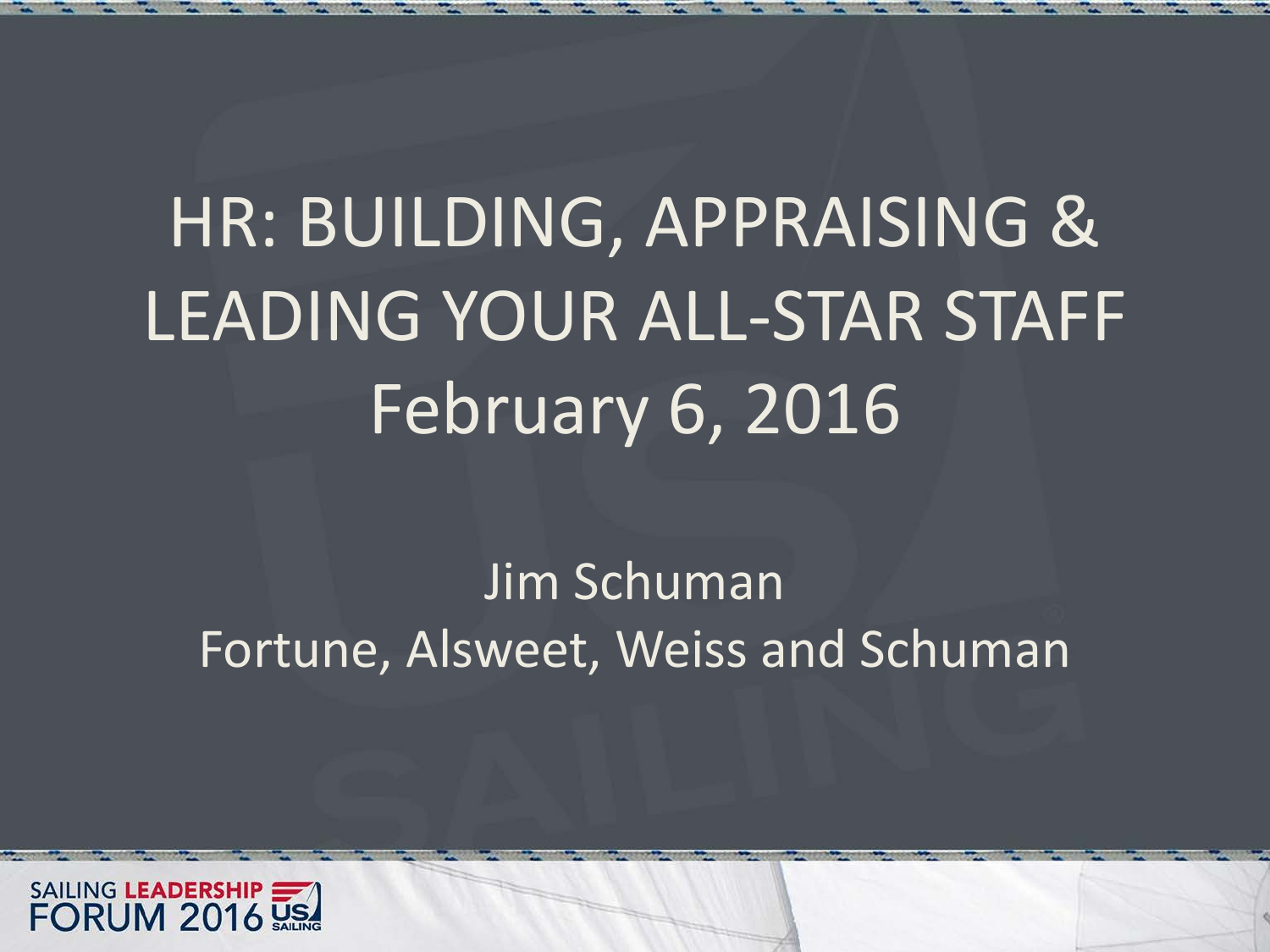Premise One: Compass Check – Extreme Magnetic Deviation Possible

- Exploring a Process *Not* A Program
	- Whereby leaders may integrate 3 primary techniques to consistently "Build" and drive their teams' performance to new levels of excellence

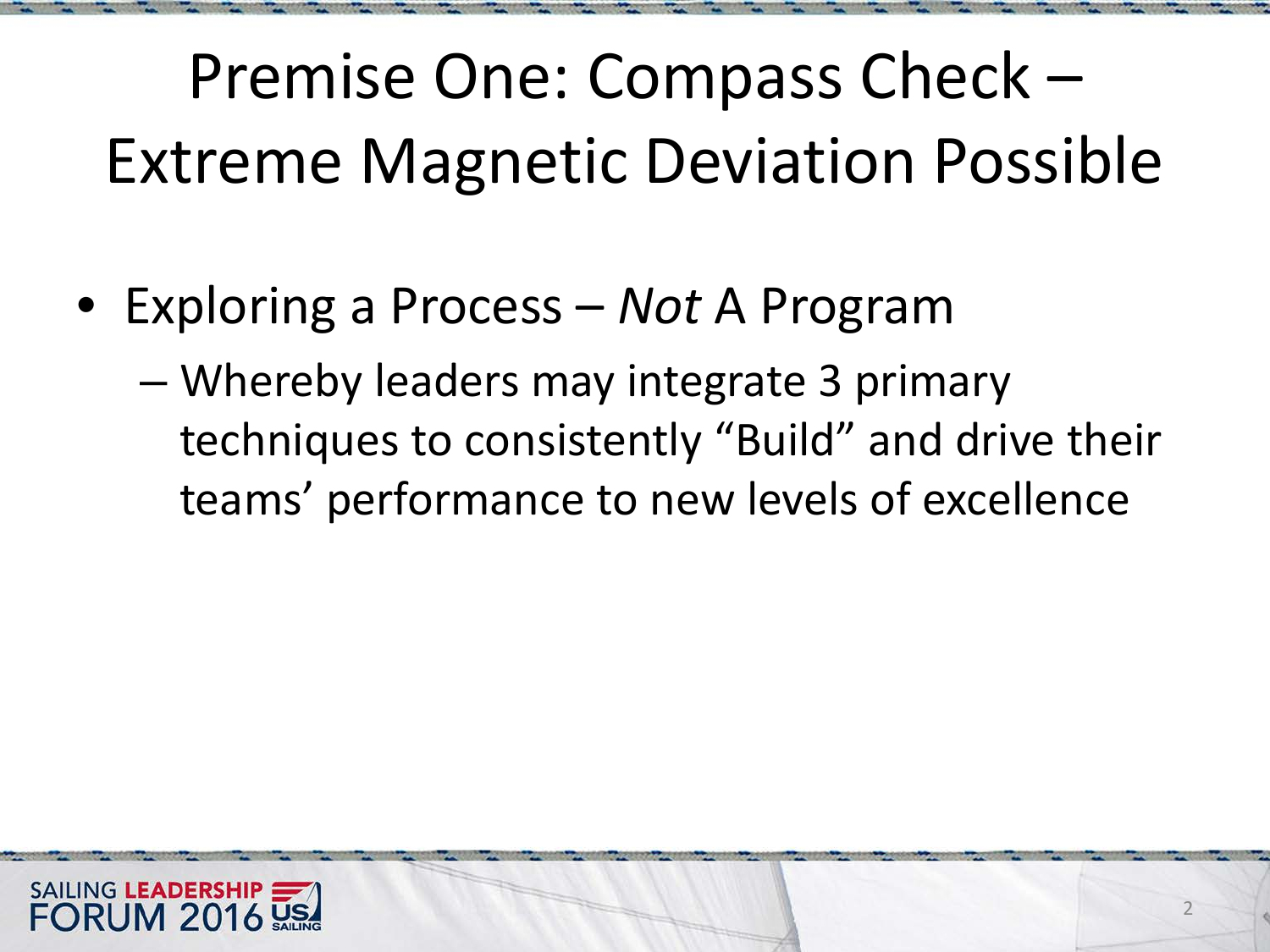Premise Two: Tell Me, I Will Forget; Show Me, I May Remember; Involve Me, I Will Understand

• HR is not just "Human Resources" but also, "Humane Resources"

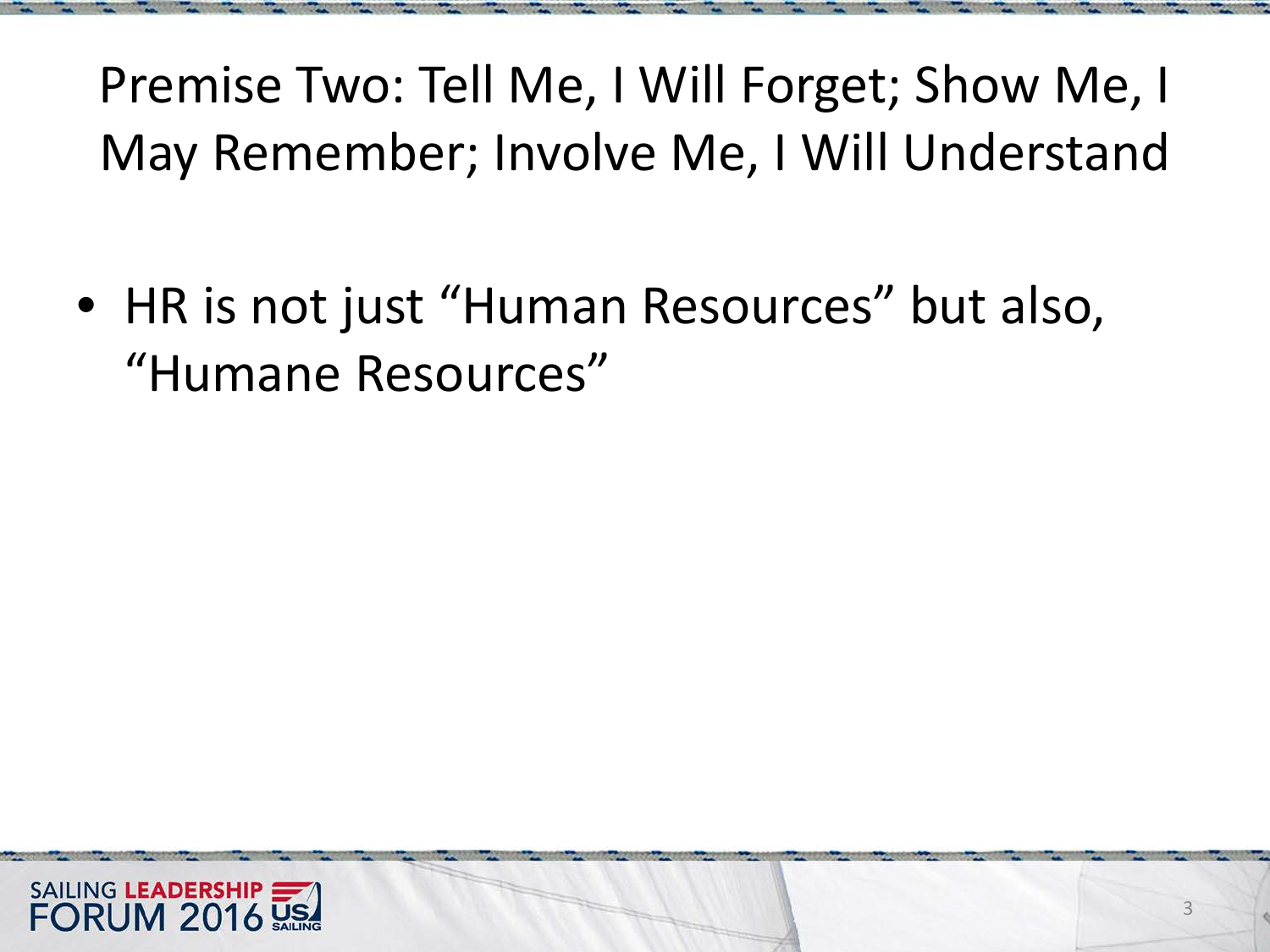Premise Two: Tell Me, I Will Forget; Show Me, I May Remember; Involve Me, I Will Understand

- My sense that you folks are all leaders
	- Leaders may be "Life-long Learners"
		- A phrase I learned from Coach John Wooden, UCLA's iconic basketball coach
	- The professional advancement staircase
		- Supervisors watch closely
		- Managers follow policies and procedures
		- Leaders do the right things at the right times for the right reasons – The time is ALWAYS right to do the RIGHT things!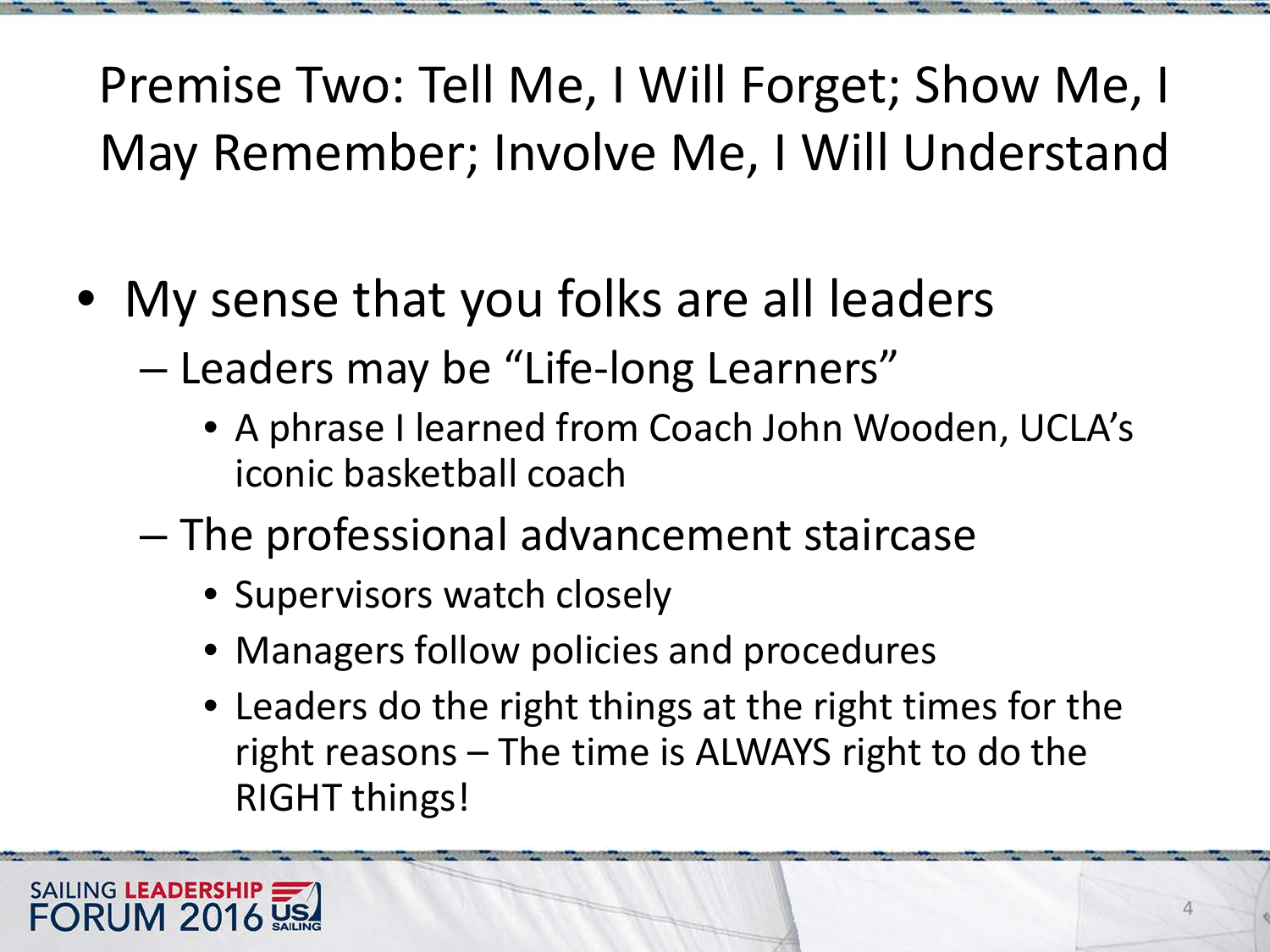Premise Two: Tell Me, I Will Forget; Show Me, I May Remember; Involve Me, I Will Understand

- My sense that you folks are all leaders
	- Wooden's Wisdom: "A Teacher is a Leader is a Coach"
		- My sense that you treat folks with dignity and respect
		- Initial goal is to share successful strategies I have relied on to build teams over the last 40 years

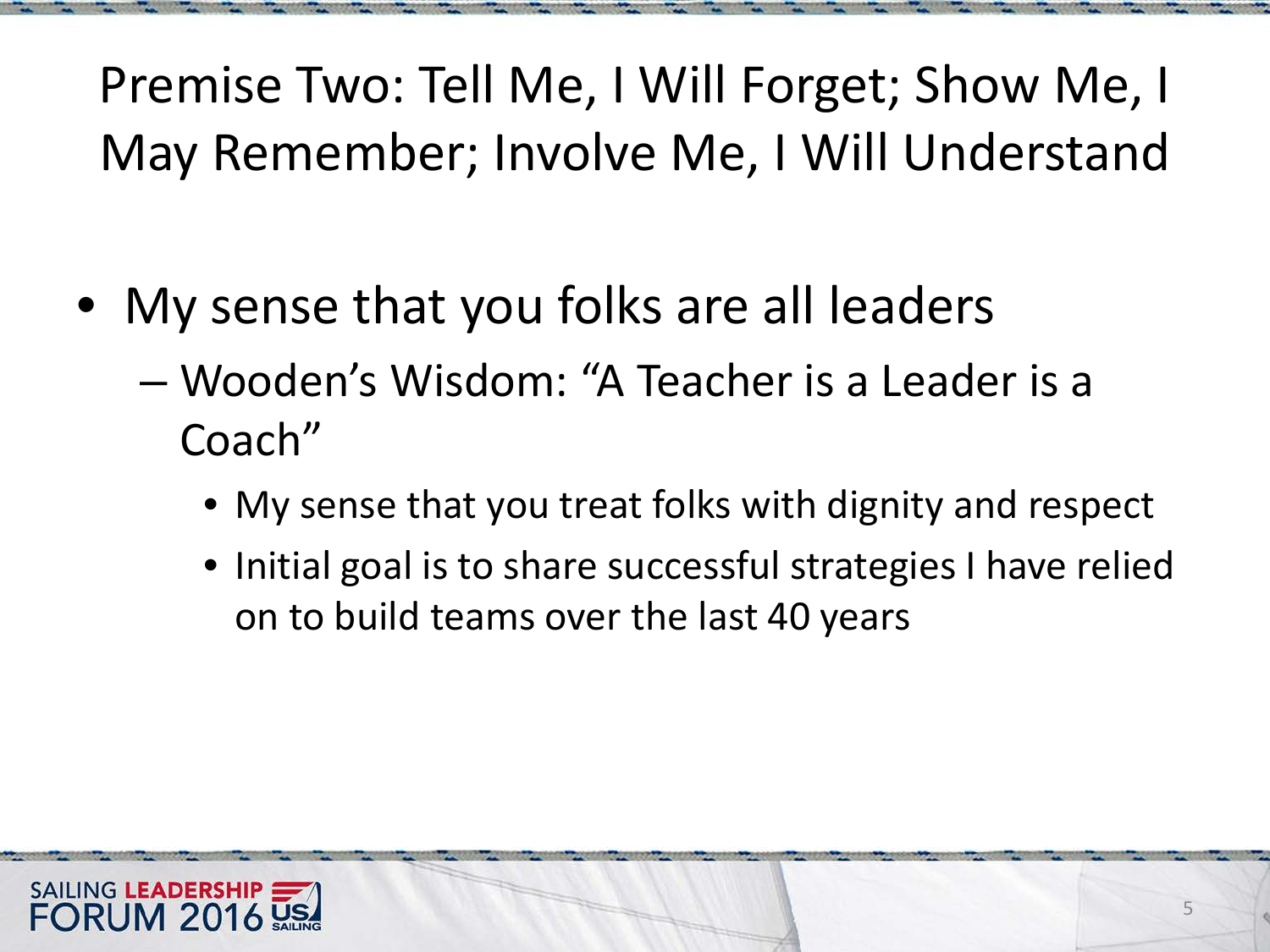## Premise Three: "All of Us are Smarter than One of Us"

- You encourage trust & respect Combined intelligence and experience
	- You create learning organizations
	- You are fearless and will do the "hard things" to build the best team every time you are challenged
- You rely on four situational leadership styles: Direct, Delegate, Support, and Coach

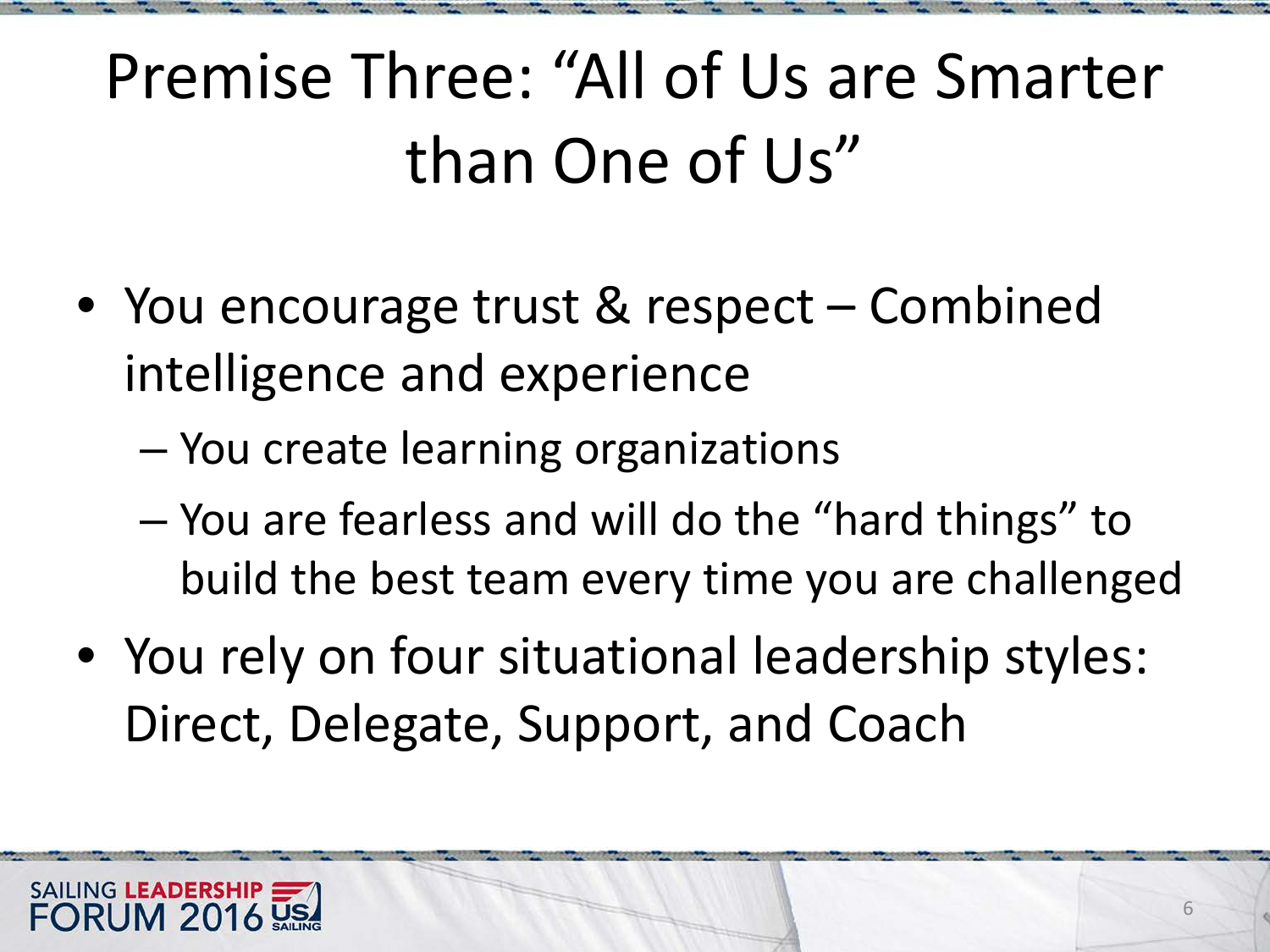## Premise Three: "All of Us are Smarter than One of Us"

- Reality Check: 30/60/10 Formula
	- 30% of a staff will always exceed expectations
		- Committed
	- 60% of staff may or may not meet expectations
		- Involved
	- 10% of staff will consistently fail to meet expectations
		- Enrolled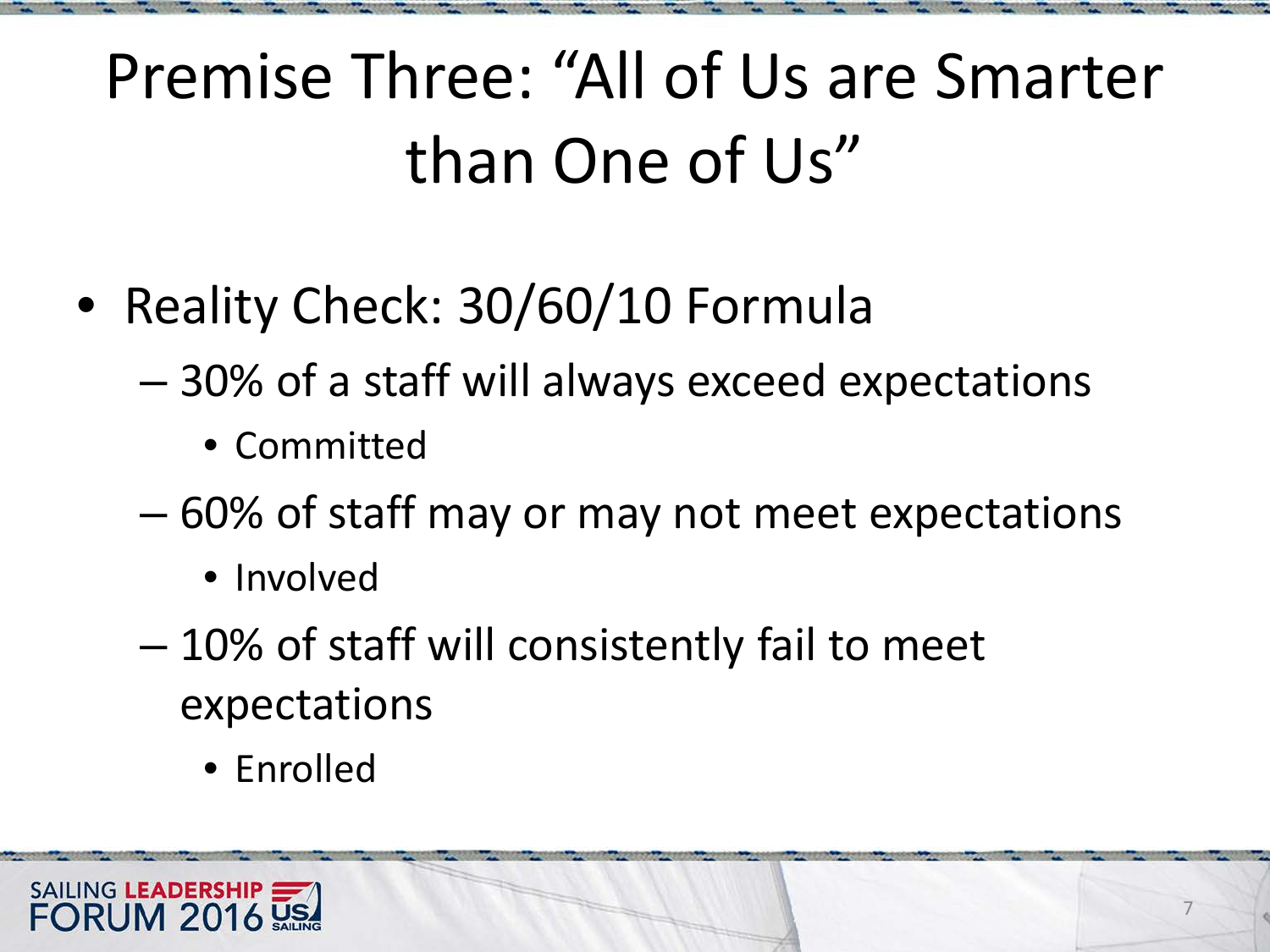## Premise Three: "All of Us are Smarter than One of Us"

- Leaders constantly drive the model incrementally from: 30/60/10 to 80/15/5
	- Analogy of the ham and egg breakfast: The chicken was involved, but the pig was committed…
		- When challenges arise: Rely on the process and not a program
			- Consider the submarine analogy
- Organizational value of "Creative Tension"

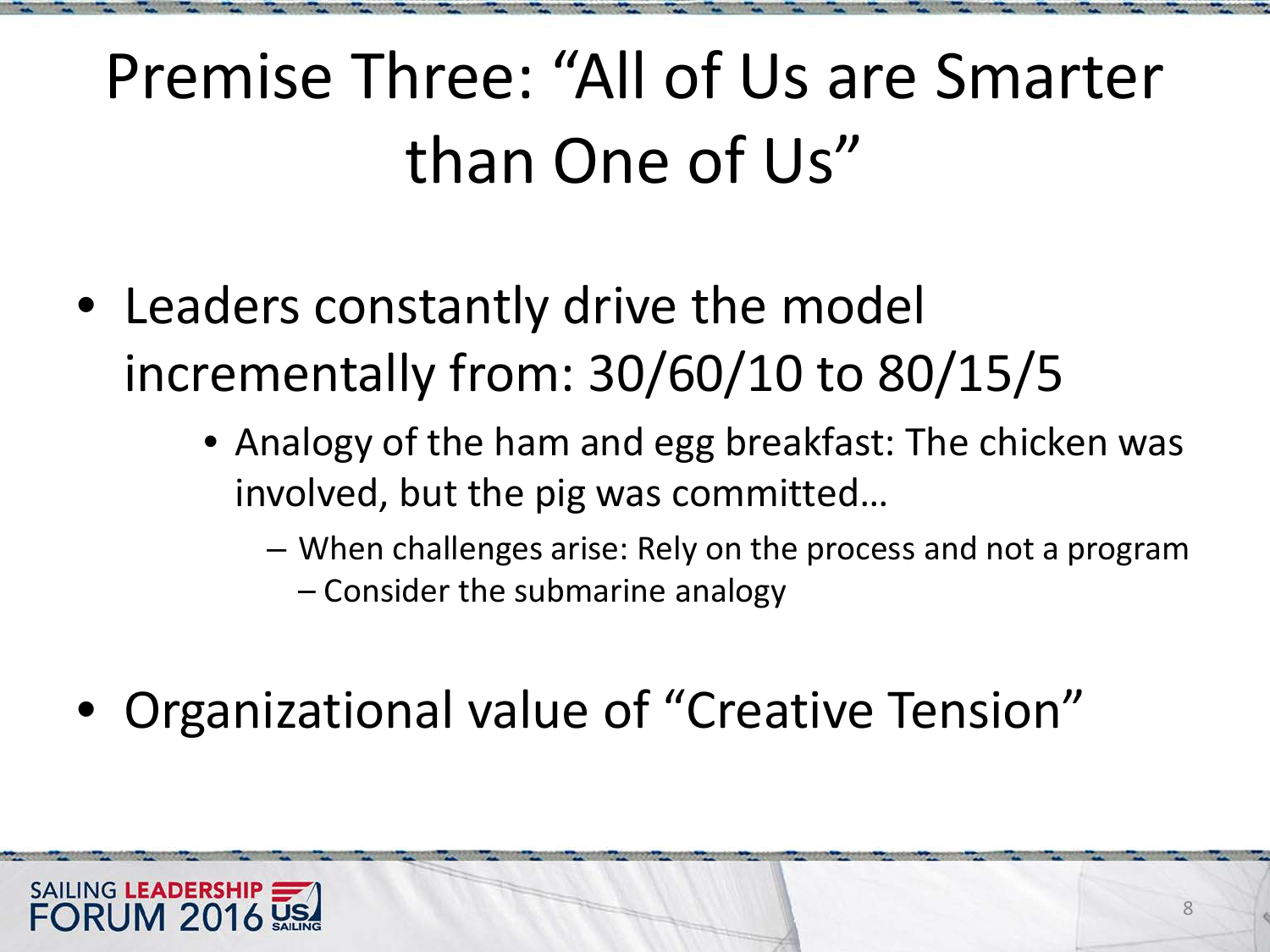# Opportunity 1: Reality Check

- Critical leadership abilities appraisal
	- Categories & relevance --- Parallel to grading
	- Self appraisal exercise

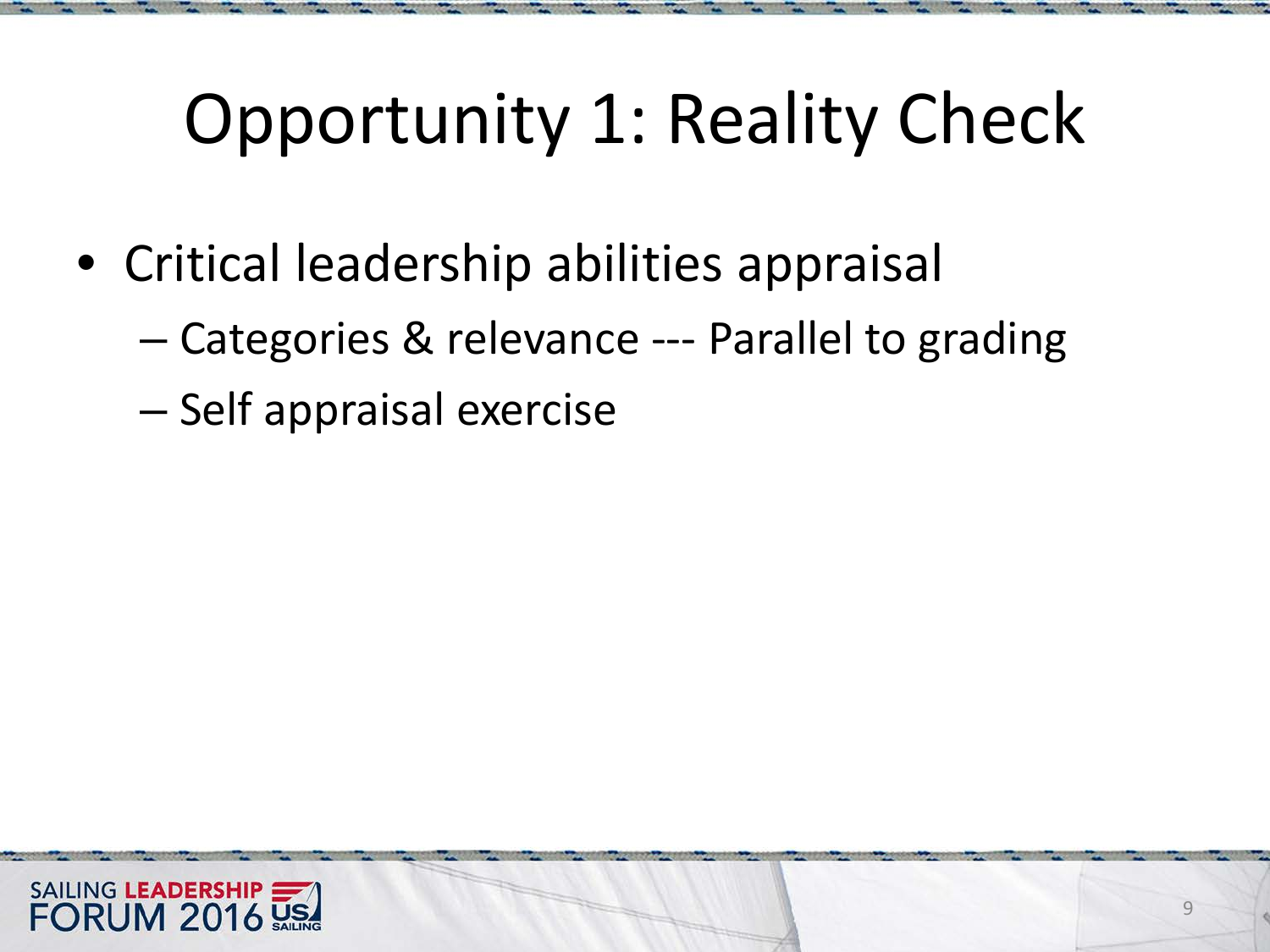- Three step formula critical for appraising/rating accomplishments:
	- Did you SE=SU=SC?
		- Shared Expectations
		- Shared Understandings
		- Shared Consequences

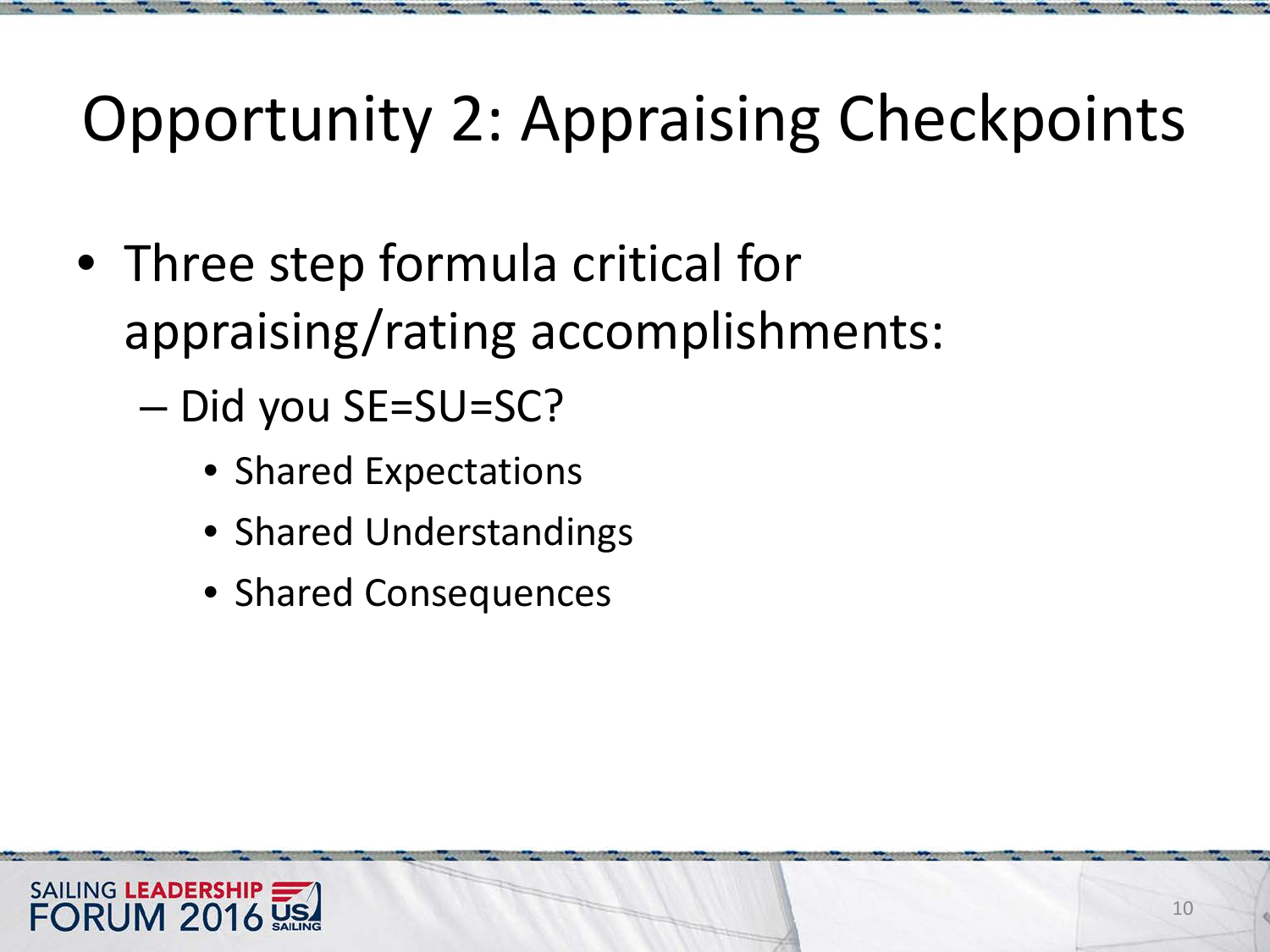- SE: Job Descriptions
	- Involve staff --- your scouts?
	- Do you force rank employees in each classification?
	- Staff's self appraisals: Right people in the right places to maximize their interests and efforts?
	- Promotion Opportunities

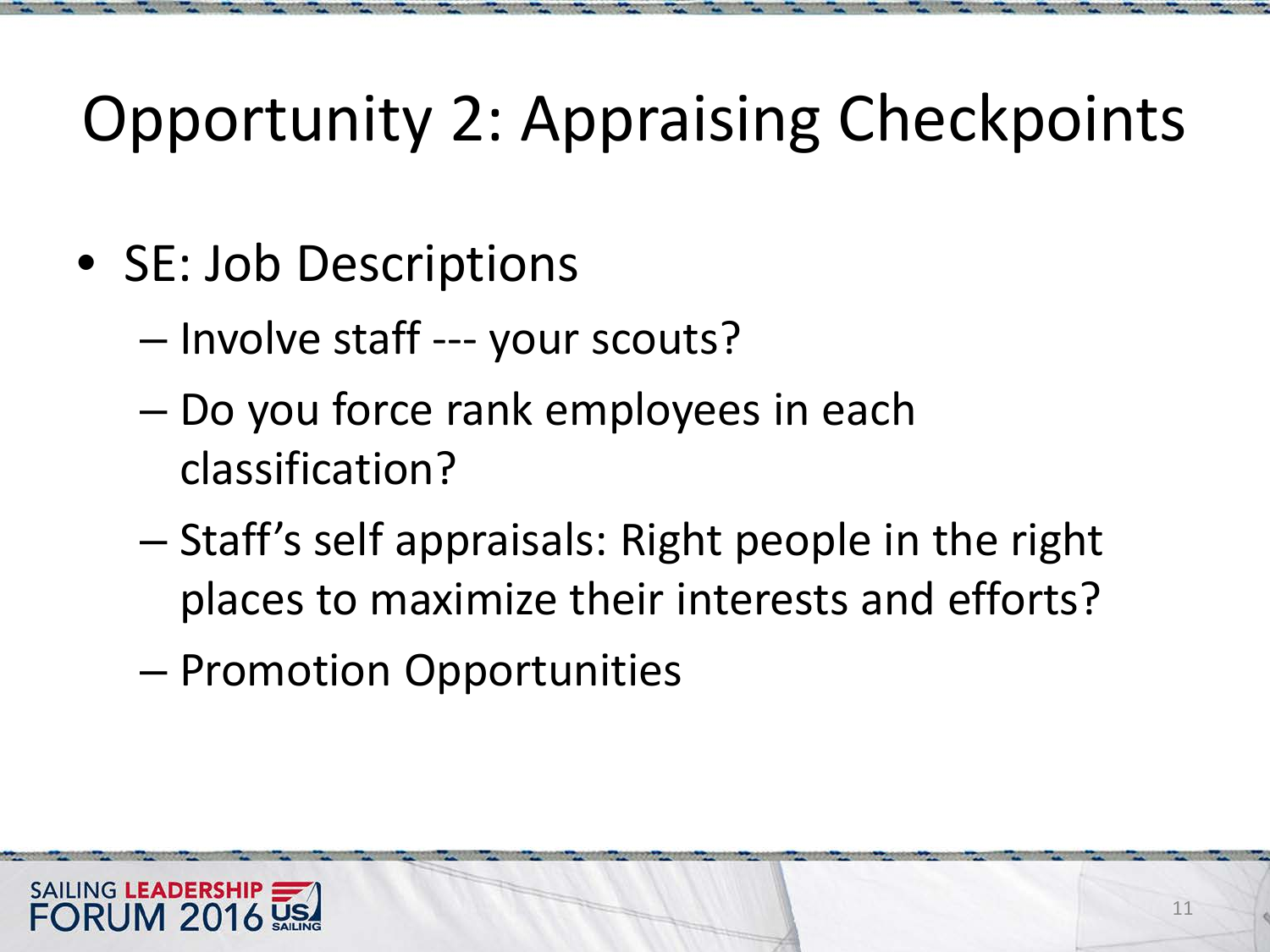- SU: Honest & Objective Performance Reviews
	- Professional and not personal
		- Rate, review, & rank based on data and feedback: A/B/C
		- Improvement plans/learning opportunities
	- Quarterly? Semi-annually? Annually?

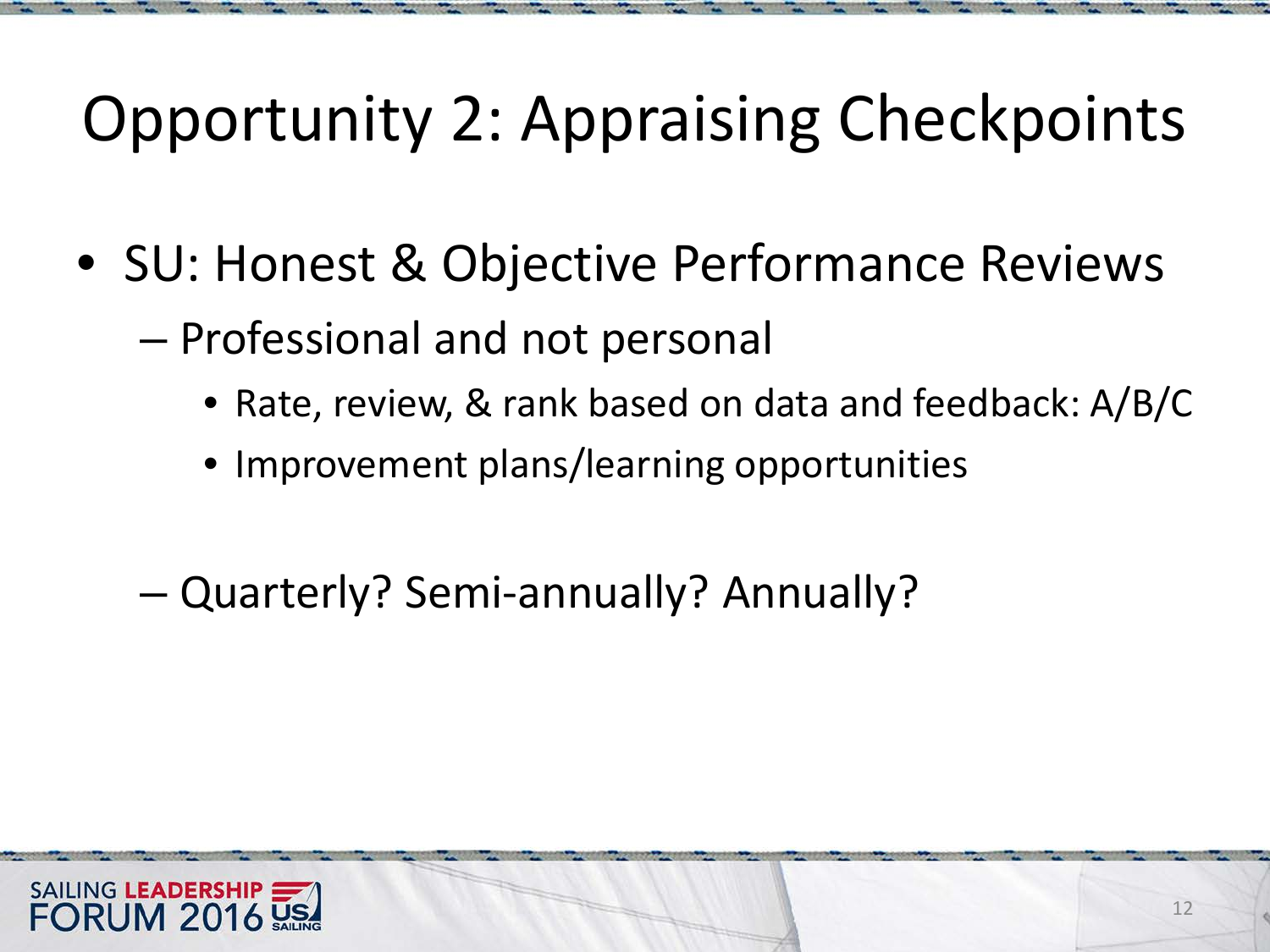- SC: Expectations realized
	- Mutual benefits
	- Win win

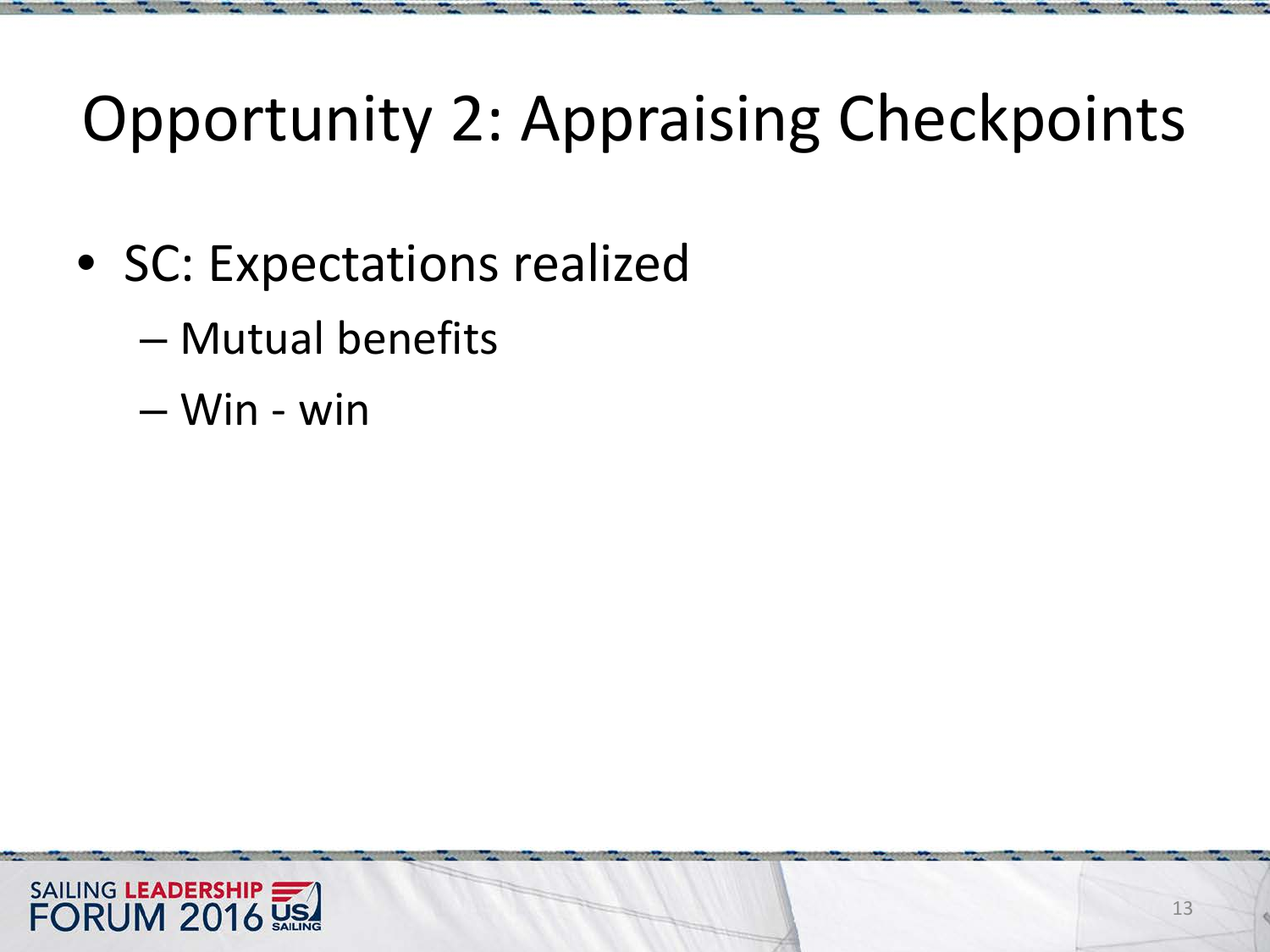# Opportunity 3: Building the Bench

- SWOTS/Partnering/Coaching/Mentoring
	- EEEEP Factors/learning libraries
	- MBWA / LBWA / CBWA
	- MHAGS / BHAGS
	- Goal setting "IGOA SMART" model

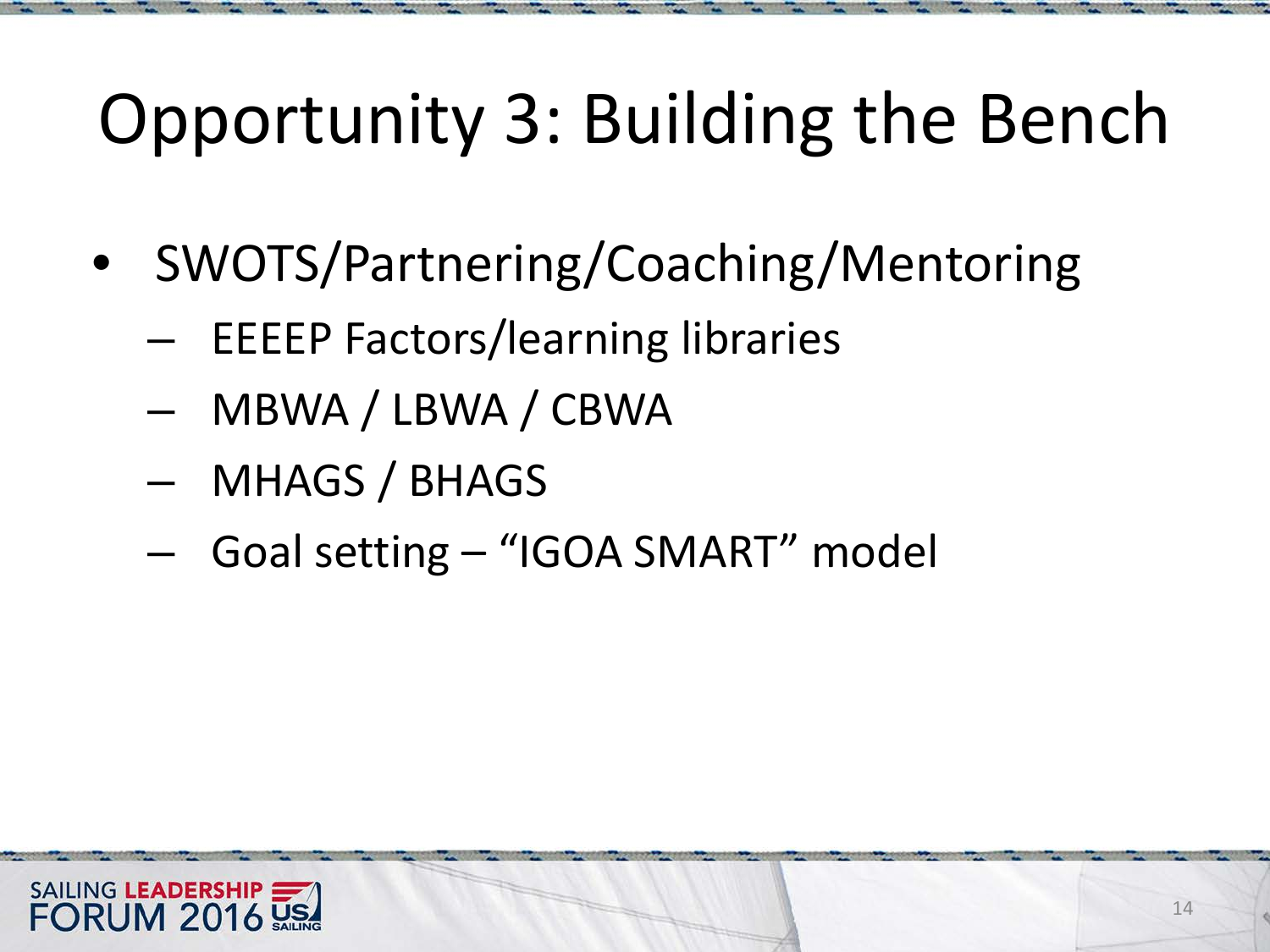# Opportunity 3: Building the Bench

- Strategies re staff improvement
	- Daily huddles: review what we accomplished the prior day? Analyze what we are doing today? Plan anticipated time to complete assignments – stressing safety
	- Weekly focused one hour RAP sessions for A & B employees
		- Inspect what you expect: Investigate, interview, instruct, invest, and inspire & empower
	- Rewards: Recognition, new opportunities, bonus & promotion